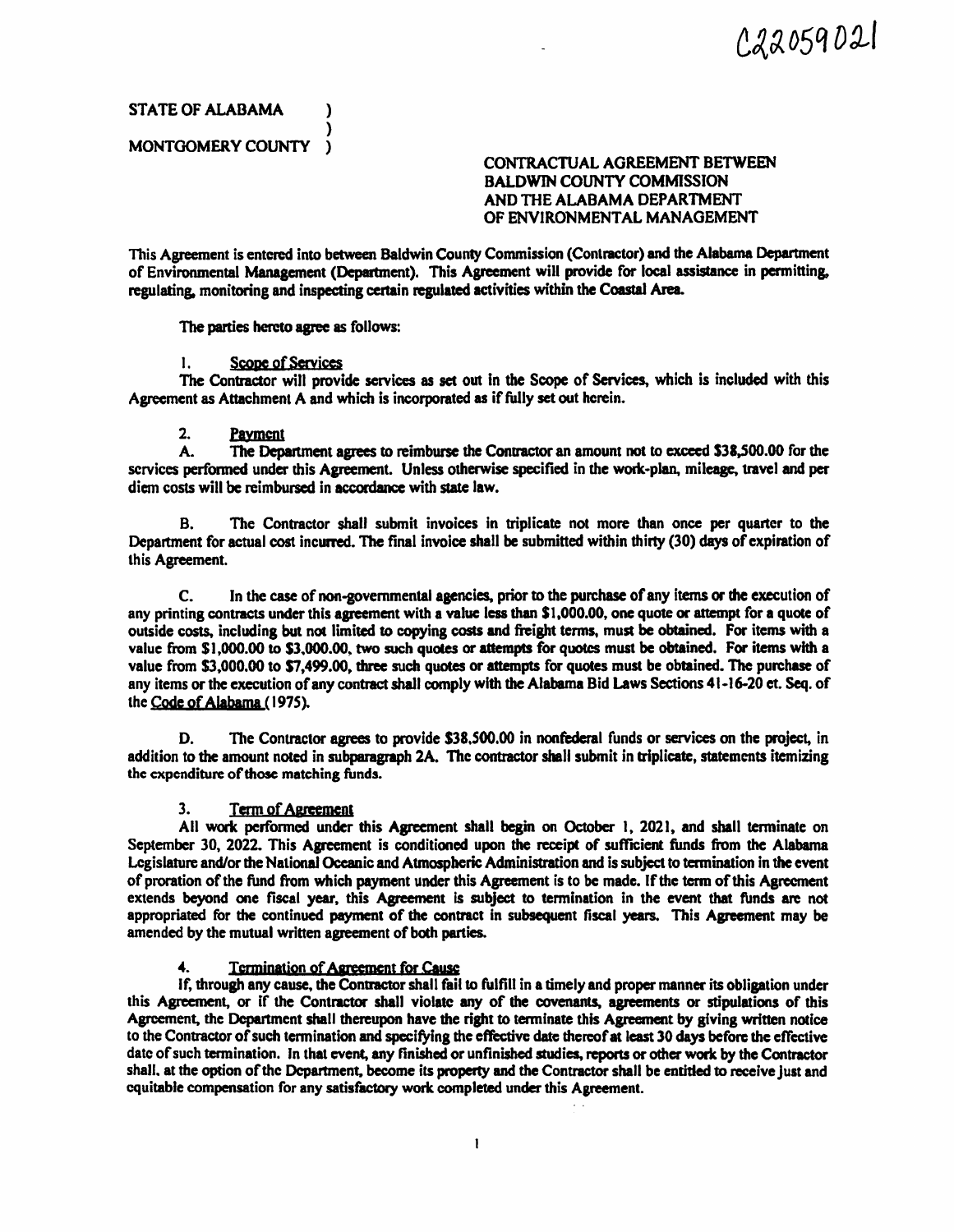#### 5. **Termination for Convenience of the Department**

The Department may terminate this Agreement at any time by giving written notice to the Contractor of such termination and specifying the effective date thereof, at least 30 days before the effective date of such tennination and under the same condidons as herein set forth for the Department, the Contractor may cancel this Agreement. In the event of cancellation, all finished or unfinished studies, reports or other work by the Contractor shall, at the option of the Department, become its property. If the Agreement is terminated by the Department as provided herein, the Contractor shall be paid for all work satisfactorily completed prior to termination.

#### 6. Changes

The Department may., from time to time. require changes in the scope of services of the Contractor to be performed hereunder. Such changes, including any increases or decreases in the amount of the Conttactor's compensation, which are mutually agreed upon by **and between** the **Department and** the contractor shall be incorporated in written amendments to this Agreement.

7. Title VI and Equal Employment Opportunity<br>The Contractor will comply with Title VI of the Civil Rights Act of 1964 (88-352) and all requirements of the U. S. Environmental Protection Agency (hereinafter called -'EPA *j* issued pursuant to that title, to the end that in accordance with Title VI of that Act, no person in the United States shall, on the ground of race, color, or national origin be excluded from participation in, be denied the benefits of, or be otherwise subjected to discrimination under any program or activity funded by this contract.

There shall be no discrimination against any employee who is employed in the work covered by this Agreement, or against any applicant for such employment, because of race, color, religion, sex, national origin, age or disability covered by the Americans with Disabilities Act. This provision shall include, but not be limited to, the following: employment, upgrading, demotion or transfer; recruitment or recruitment advertising; layoff or tennination; rates of pay or other forms of compensation; and selection for training including apprenticeship. The Contractor shall insert a similar provision in all subcontracts for services covered by this Agreement.

#### 8. Interest of Members of the Department and Others

No officer, member or employee of the Department and no members of the Environmental Management Commission. and no other public official of the governing body of the locality or localities in which the project is situated or being carried out who exercise any functions or responsibilities in the review or approval of the undertaking or canying out of this project, shall **participate** in any decision relating to this Agreement which affects his personal interest or have any personal or pecuniary interest, direct or indirect, in this agreement or the proceeds thereof.

#### 9. **Assignability**

The Contractor shall **not assian any** interest in this **Apeement, and** shall not transfer any interest in the same (whether by assignment or novation), without the prior written consent of the Department.

#### 10. Findings Confidential

Any reports, information, data, etc., given to or prepared or assembled by the Contractor under this Agreement which the Department requests to be kept as confidential shall not **be made available** to any individual or organization by the Contractor without the prior written approval of the Department, unless such confidentiality would be contrary to the law of the State of Alabama or the United States.

#### 11. Acknowledgment

Videos, films. computer disks, printed infonnation or other materials produced for dissemination under this agreement must include the Department's logo, prominently displayed., along with the following acknowledgment:

"This project was funded or partially funded by tbe Alabama Department of Environmental Management."

#### 12. Reproducible Materials

Any printed information, photographs or art works delivered to the Department under this agreement shall be camera ready and/or computer ready as appropriate. The master tape of any video or audio productions will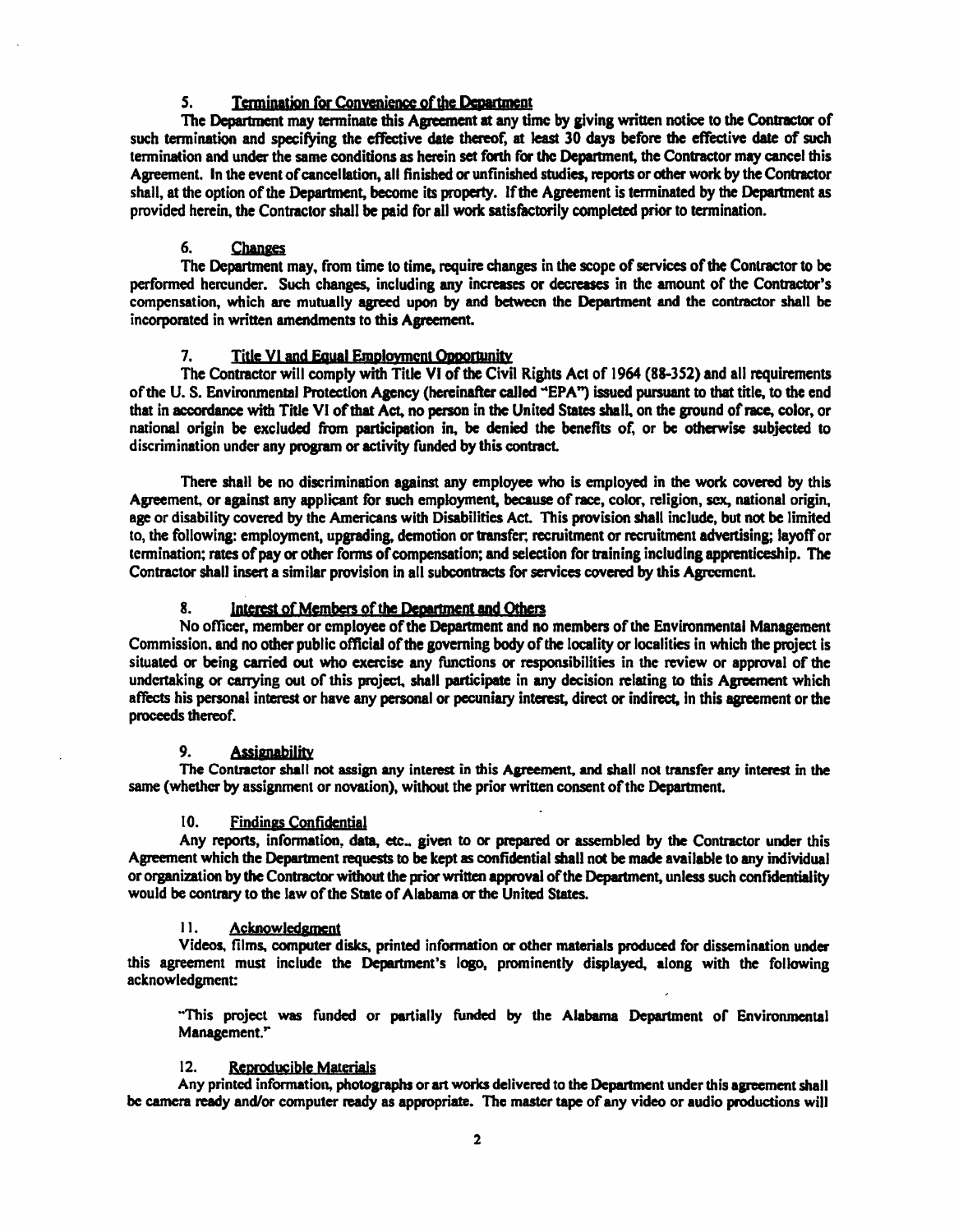be delivered to the Department in an immediately reproducible form. Any computer program generated under this agreement will be delivered to the Department in an original and immediately reproducible fonn.

#### 13. Officials Not to Benefit

No member of or delegate to the Congress of the United States of America, and no resident commissioner shall be admitted to any share or part hereof or to any benefit to arise herefrom.

#### 14. Copyright

No reports, maps, or other documents or products produced in whole or in part under this Agreement shall be the subject of an application for copyright by or on behalf of the contractor.

#### 15. Audits and Access to Records

The Contractor agrees to abide by the requirements of the federal Single Audit Act and OMB's Uniform Administrative Requirements, Cost Principles and Audit Requirements for Fedcnl Awards (commonly called Uniform Guidance). When financial statements are prepared and an audit is performed as a result of OMB Uniform Guidance requirements the Contractor shall provide the Department with a copy of its audit report covering the period of this contract within thirty (30) days of receipt by the Contractor of the auditor's report.

Jf 0MB Uniform Guidance is applicable *the* Contractor agrees that the comptroller General of the United States or any of his/her duly authorized representatives, the Secretary of Commerce or any of his/her duly authorized representatives, the Director of ADEM or any of his/her duly authorized representatives. and the Chief Examiner of the Department of Examiners of Public Accounts and any of his/her duly authorized representatives shall. until the expiration of three (3) years from the date of submission of the final financial report, have access to and the right to audit, examine, and make excerpts or transcripts from any directly pertinent books, documents, papers, and records of the Contractor involving transactions related to this Agreement. The Contractor agrees to provide access to any or all documents, papers, records and directly pertinent books of the Contractor involving transaction related to this Agreement upon written request ftom the Director of ADEM.

#### 16. Taxes

The Contractor is responsible for reporting and making payment of any applicable fedenl and state taxes which may be due as a result of payments received pursuant to this Agreement.

#### 17. Contractor Not Entitled to Merit System Benefits

In the case of Non-State Agencies under no circumstances shall the Contractor or any of its employees be entitled to receive the benefits granted to State employees under the Merit System Act by reason of this Agreement.

#### 18. Not to Constitute a Debt of the State/Settlement of Claims

It is agreed that the terms and commitments contained herein shall not be constituted as a debt of the State of Alabama in violation of Article 11, Section 213 of the Constitution of Alabama, 1901, as amended by Amendment Number 26. It is further agreed that if any provision of this contract shall contravene any statute or Constitutional provision or amendment, either now in effect or which may, during the course of this contract, be enacted, then the conflicting provision in the contract shall be deemed null and void. The contractor's sole remedy for the settlement of any and all disputes arising under the terms of this agreement shall be limited to the filing of a claim with the Board of Adjustment for the State of Alabama.

#### 19. Alternative Dispute Resolution

In the event of any dispute between the parties, senior officials of both parties shall meet and engage in a good faith attempt to resolve the dispute. Should that effort fail and the dispute involves the payment of money, a party's sole remedy is the filing of a claim with the Board of Adjustment of the State of Alabama.

For any and all other disputes arising under the tenns of this contract which are not resolved by negotiation. the parties agree to utilize appropriate fonns of non-binding alternative dispute resolution including, but not limited to, mediation. Such dispute resolution shall occur in Montgomery, Alabama, utilizing where appropriate, mediators selected from the roster of mediators **maintained** by the Center For Dispute Resolution of the Alabama State Bar.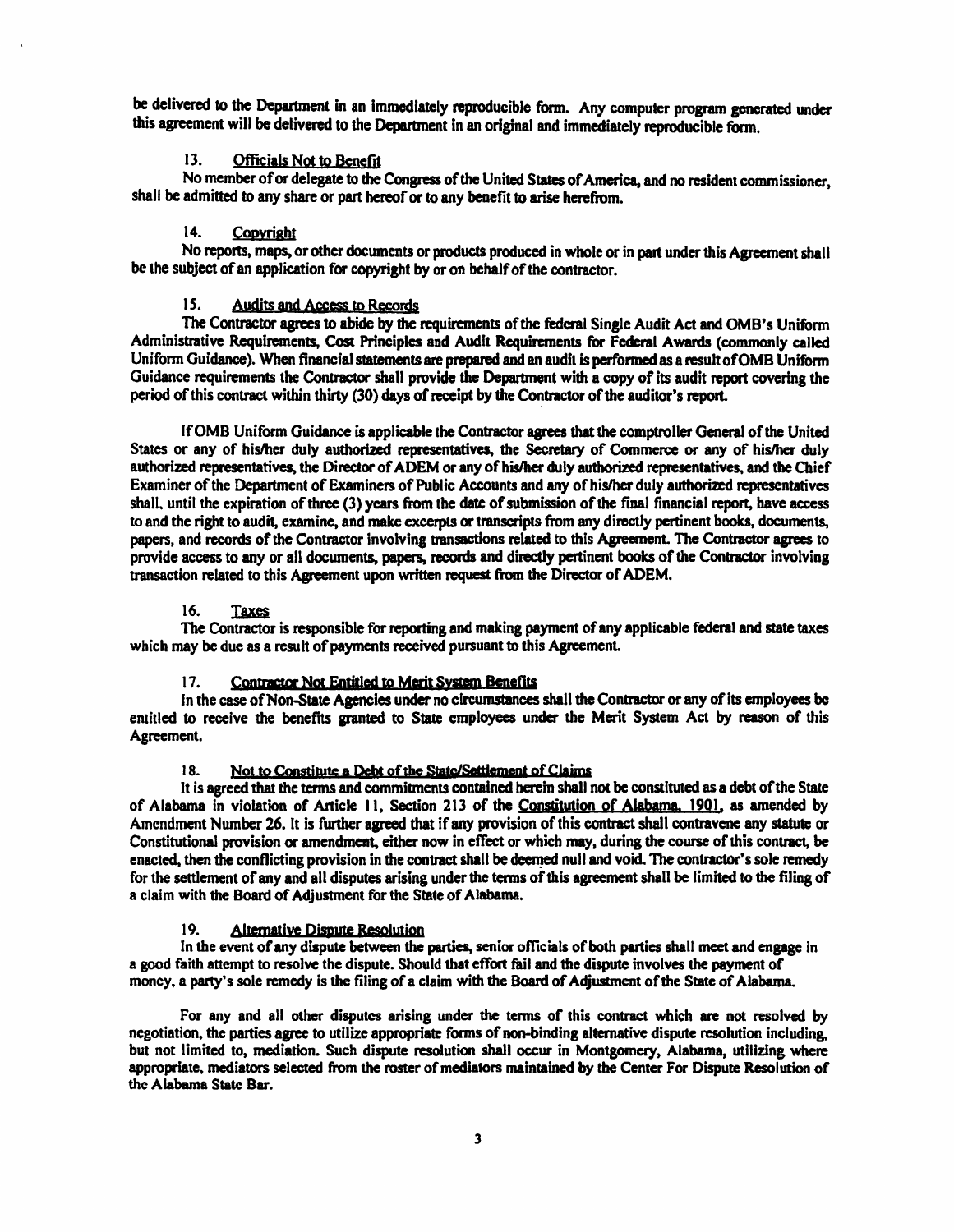### 20. Requisite Reviews and Approvals

Baldwin County Commission acknowledges and understands that this contract is not effective until it has received all requisite state government approvals and Baldwin County Commission shall not begin performing work under this contract until notified to do so by the Alabama Department of Environmental Management. Baldwin County Commission is entitled to no compensation for work performed prior to the effective date of this contract.

#### 21. Immigration Affirmation

·'By signing this contract, the contracting parties affinn, for the duration of the agreement, that they will not violate federal immigration law or knowingly employ, hire for employment, or continue to employ an unauthorized alien within the State of Alabama. Furthennore, a contracting party found to be in violation of this provision shall be deemed in breach of the agreement and shall be responsible for all damages resulting therefrom."

#### 22. Prohibition against Boycotting by Contractors

In compliance with Act 2016-312, the Contractor hereby certifies that it is not currently engaged in, and will not engage in, the boycott of a person or an entity based in or doing business with a jurisdiction with which this state can enjoy open trade.

#### 23. Suspension and Debarment

The Contractor certifies to the best of its knowledge and belief that it and the principals are in compliance with the requirements of 2 CFR 180.335 and understands that falsely representing this certification by accepting the terms and conditions of this contract may result in the rejection of this proposal or termination of the award.

#### 24. No Funds for Lobbying Clause.

No Federal appropriated funds have been paid or will be paid. by or on behalf of the undersigned, to any person for influencing or attempting to influence an officer or employee of any agency. a Member of Congress, an officer or employee of Congress, or an employee of a Member of Congress in connection with the awarding of any Federal contract, the making of any Federal grant, the making of any Federal loan, the entering into of any cooperative agreement. and the extension, continuation, renewal, amendment, or modification of any Federal contract, grant, loan, or cooperative agreement. If any funds other than Federal appropriated funds have been paid or will be paid to any person for innuencing or attempting to influence an officer or employee of any agency, a Member of Congress in connection with this Federal contract, grant, loan, or cooperative agreement, the undersigned shall complete and submit Standard Form-LLL, ·'Disclosure Form to Report Lobbying," in accordance with its instructions.

| Baldwin County Commission                                                                                                                           | ALABAMA DEPARTMENT OF<br>ENVIRONMENTAL MANAGEMENT |
|-----------------------------------------------------------------------------------------------------------------------------------------------------|---------------------------------------------------|
| 2.5.5.1                                                                                                                                             |                                                   |
| GLALO<br>$-154$                                                                                                                                     |                                                   |
| James E. Ball. Chairman<br>dwin County Commission                                                                                                   | By:                                               |
|                                                                                                                                                     | Lance R. LePleur<br>Director                      |
|                                                                                                                                                     |                                                   |
|                                                                                                                                                     | As to Legal Form                                  |
|                                                                                                                                                     |                                                   |
| $\overline{\mathcal{W}_{\mathcal{U}_{\mathcal{U}_{1111}}}}$<br>IN WITNESS WHEREOF, the parties hereto have duly executed this Agreement on this the | 5<br>day of                                       |
| 2021.<br>ober                                                                                                                                       |                                                   |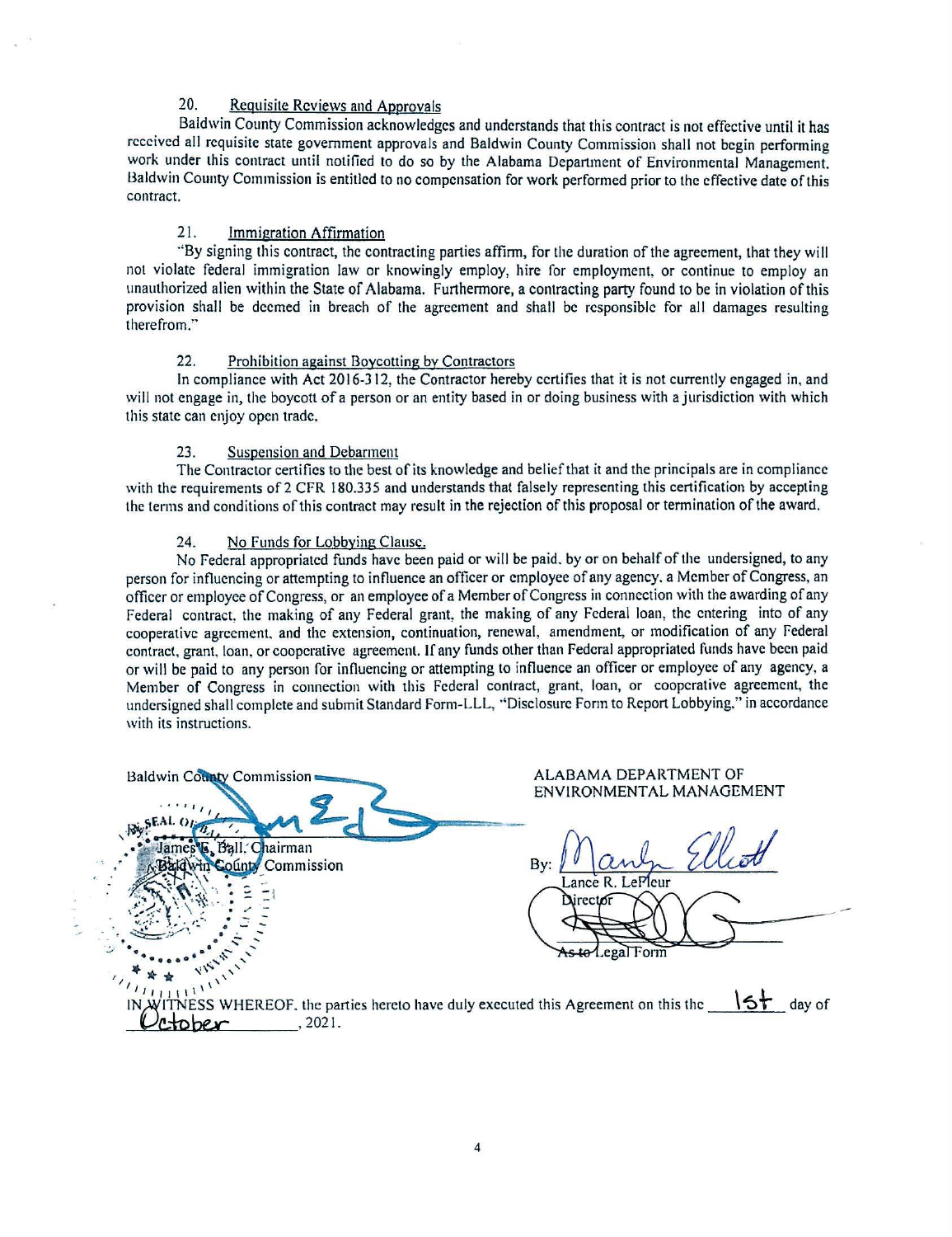#### **ATTACHMENT A**

 $\lambda$ 

#### SCOPE Of SERVICES

The Baldwin County Commission (County) agrees to perform and carry out in an expedient, satisfactory and proper manner as determined by the Alabama Department of Environmental Management (Department), the services and administrative elements described below for the mutual benefit of the County and the Department. This contract is to assist the County's efforts to conduct building inspection services, review applications for construction activities and other related activities. and to assist the Department in the implementation and administration of the Alabama Coastal Arca Management Plan (Management Program) and ADEM Division 8 Coastal Program rules. The County shall operate a delegated Coastal Area Management Program permitting program for construction activities on beaches and dunes as provided for under the ADEM Admin. Code 335-8-1-.12. The County shall operate this program in accordance with the Memorandum of Agreement, which was executed on September I 4, 2014, between the County and the Department and as maybe updated with the mutual agreement of the County and the DepartmenL

 $\frac{1}{2}$  ,  $\frac{1}{2}$  ,  $\frac{1}{2}$ 

#### I. Consistency Reviews

A. The County shall conduct reviews to insure that construction activities and other activities on Gulf-fronting beaches and dunes that are subject to ADEM Admin. Code 33S-8-.08 (Construction on Beaches and Dunes) are conducted in compliance with the ADEM Division 8 Coastal Program rules and the appropriate County ordinances. The County shall conduct all reviews as provided in the ADEM Division 8 Coastal Program rules. The County shall not issue any permits inconsistent with ADEM Division 8 Coastal Program rules.

Upon conclusion of each Coastal Arca Management Program permit application review. a copy of each issued Coastal Area Management Program pennit or denial shall be submitted to the Department. Additionally, the following shall be maintained in the County's tile:

- 1. A written recommendation over the signature of the Chainnan or his **designated** official concerning issuance or denial of a permit or certification consistent with the ADEM Division 8 Coastal Program roles.
- 2. A copy of the complete application and any materials submitted by the applicant in suppon or **the proposed** activity.
- 3. A copy of all correspondence associated with the applications, including coordination letters, comment letters and final issued permit.
- 4. Proof of publication of a public notice as provided in Item C.
- *S.* A copy of the transcript of any public hearing associated with the review.
- 6. Documentation that the review conducted included a review by the appropriate federal or state agency with responsibility for enforcing the state or federal statutes listed in ADEM Admin. Code 335-8-2-.0 I.
- 7. Documentation that the review conducted included an approved "Environmental Impact Natural Hazards Study" and the "Beach and Dune Enhancement Plan" submitted as a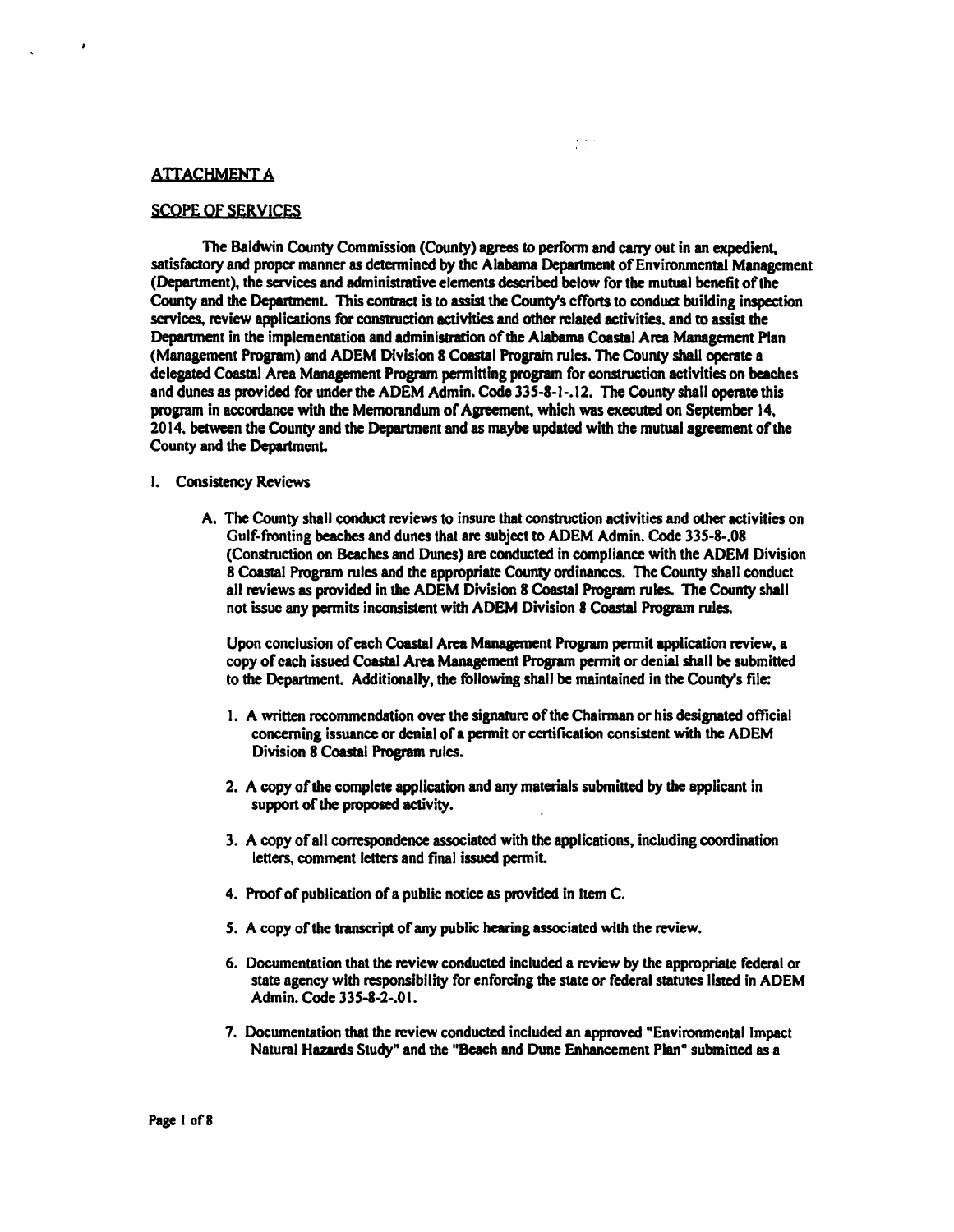requirement of ADEM Admin. Code 335-8-2-.08(3)(d), or equivalent, if new rules are promulgated by ADEM.

- 8. Documentation that in the process of the review, that ADEM Admin. Code 335-8-1-.03. 335-8-1-.04, 33S-8-1-.05, 335-8-1-.07, 335-8-1-.08, or equivalent, ifnew rules are promulgated by ADEM, were considered and complied with.
- 9. In order to insure continued compliance with the ADEM Division 8 Coastal Program rules, cach Coastal Area Management Program permit issued shall contain, at a minimum, the pennit conditions listed in Attachment 8 of this contract.
- B. For the following activities conducted within the jurisdiction of the County, the County shall require the pennit applicant to furnish documentation that the ADEM Division 8 Coastal Program rules or other ADEM regulations have been met prior to the issuance of a building permit:
	- I. All new commercial and residential developments located wholly or partially within the coastal area which are or will **be greater** than five (S) acres in size and have areas which are or could be delineated as wetlands or are adjacent to coastal waters or on properties intersected by the construction control line.
	- 2. Proposals to construct a new well or significantly alter an existing well in order to pump more than fifty (SO) gallons of water per minute.
	- 3. Proposals for the construction of bulkheads, retaining wall, rip-rap or similar hardened erosion control structures along Gulf-fronting beaches and dunes.
	- 4. Any application for a permit that requires an "Environmental Impact and Natural Hazards Study" and/or a "Beach and Dunc Enhancement Plan."
	- *S.* Any application for a permit involving the dredging or tilling of wetlands or water bottoms.
- C. The County shall issue a public notice for each COastal Area Management Program pennit application received which is determined to be subject to the permitting requirements of the ADEM Admin. Code 335-8-2-.08 and/or the equivalent City ordinance. Said public notice shall be published in a local paper of general circulation and shall provide for a public comment period of not less than thirty (30) days from date of publication of the notice. A copy of each public notice shall be submitted to the Department upon publication. All comments received from said nodces and results of any public hearings resulting from said notices shall be considered by the City in making its coastal consistency detennination and permit approval or denial.

 $\lambda$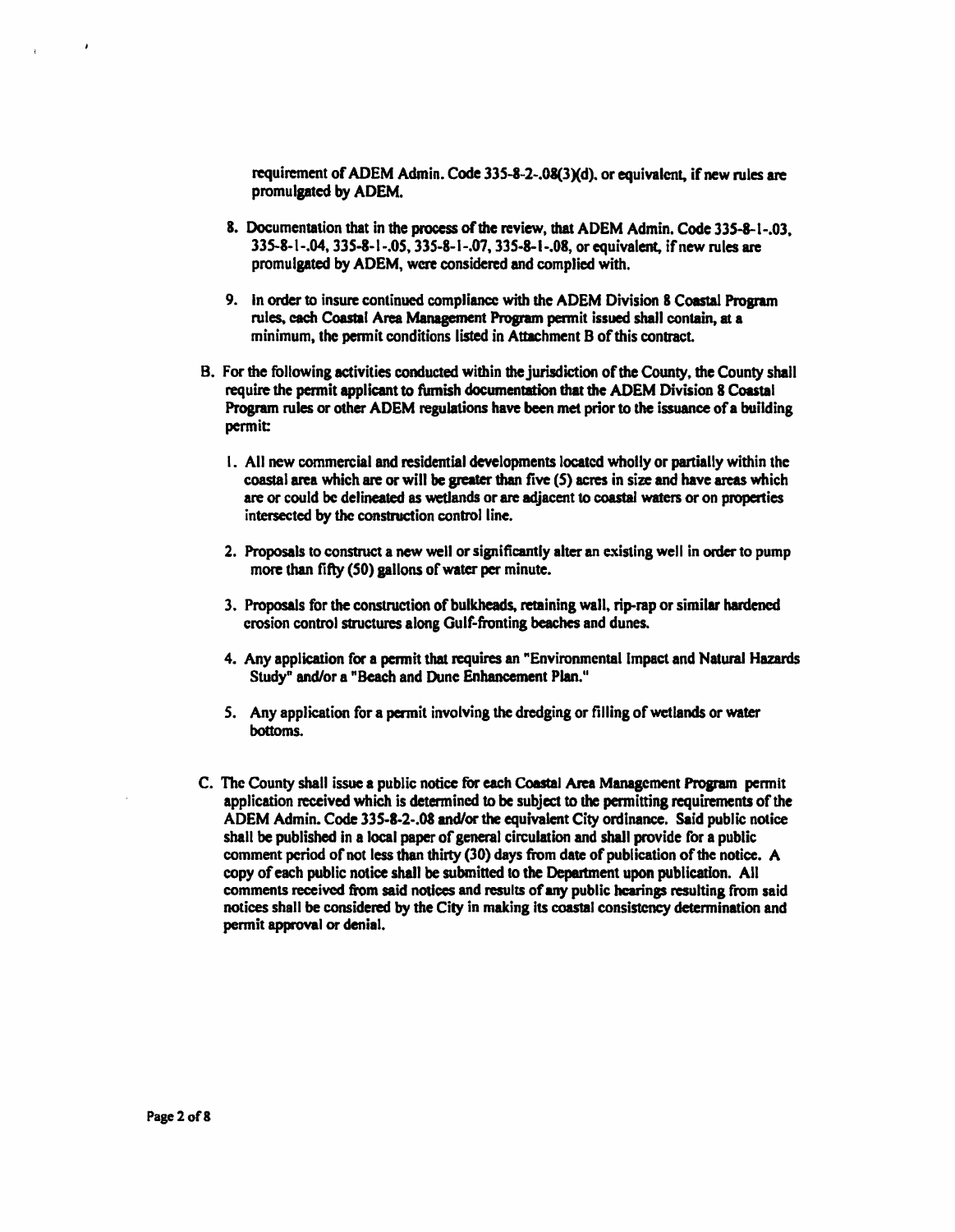#### II. Building Inspections

- A. ADEM supports the County who shall expedite building inspection services presently available in the Coastal Area to ensure that additions to structures, new structures, and reconstructions on properties within the County's jurisdiction are built according to relevant building codes, and local codes. Building inspections of projects within the Coastal Area involving wetlands fill or dredging, commercial developments, residential developments and subdivisions of property which are or will be greater than five (S) acres in size, the construction of bulkheads or other similar erosion control structures and projects impacting state water bottoms (including piers. boathouses and similar structures) shall be conducted to ensure that all structures are permitted or otherwise approved by the Department and/or that they are otherwise constructed consistent with the pcnnit and/or other authorization issued by the Department.
- B. The definitions of Coastal Arca, construction activities, structures, and other pertinent wording shall be defined by ADEM Administrative Code Rule 335-8-1-.02, or equivalent section if new rules are promulgated by ADEM.
- C. The County shall notify permit applicants **that they are** required to obtain an ADEM Construction Stonnwater Discharge Pennit for any land disturbing activities affecting greater than one (I) acre. Applicants shall contact ADEM's **Mobile** Branch Office.

#### Ill. **Dune Protection**

- A. The County agrees to patrol the beach and dune areas and to maintain posted signs in these areas to enforce Act 775, Acts of Alabama 1973, page 1184 (Protection of Sand Dunes), Act 971, Acts of Alabama 1973, page 1487 (Protection of Wild Sea Oats), Act 81-563, Acts of Alabama 1981, page 948 (vehicles on beaches and dunes), the provisions of ADEM Administrative Code R 335-8-2-08(3), R335-8-2-.08(6), and any dune and beach ordinances.
- B. The County shall maintain and erect appropriate signagc as needed related to Act 971, Acts of Alabama 1973. page 1487 (Protection of Wild Sea Oats) and Act 81-563. Acts of Alabama 1981, **page 948** (Vehicles on **Beaches and** Dunes).
- C. The County shall maintain a construction control line **as approved** by the **Department and** in conformance with ADEM Admin. Code  $335-8-1-02(p)$  and regulate activities associated with the construction control line through local ordinances which are at least as stringent as those found in the ADEM Division **8 Coastal Program** rules, in particular RJJS-8-2-.08, or equivalent, if new rules are promulgated by the Department.
- D. The County shall notify the Department of any activities such as special exception uses, variances, zoning changes and replatting or resubdivision of any lots which involve properties intersecting the construction control line.
- E. The County may purchase sand-fencing and vegetation native to the Oulf-ftonting beaches and dunes to enhance and stabilize public-owned beaches within the County's jurisdiction.

IV. Monitoring (Surveillance)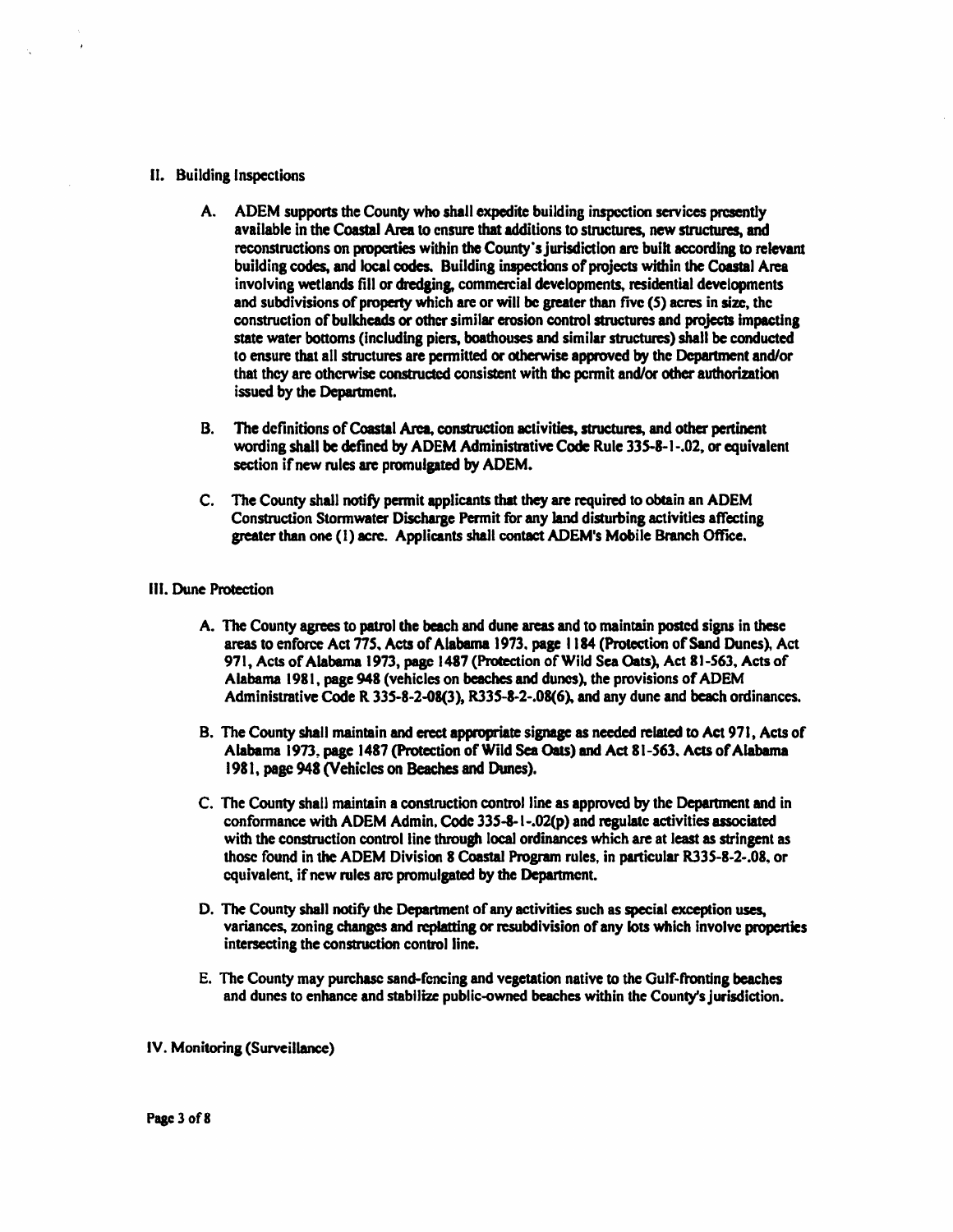- A. The County shall conduct monitoring activities to assist the Department in ensuring that uses previously reviewed or pennitted, and those uses subject to the Management Program which have not been submitted for review, are carried out in a manner consistent with the appropriate County ordinances and the ADEM Admin. Code R 33S-8-2-.08, or equivalent. if rules are promulgated by the Department.
- B. The County shall take authorized enforcement actions against violators and shall provide written notification to the Department upon detection of unauthorized activities.
- C. The County shall perform weekly monitoring along the beachfront property within its jurisdiction to ensure no unpermitted construction is taking place along the beaches of Alabama. This monitoring shall be perfonned from the seaward side of gulf-fronting structures. This monitoring may include water quality monitoring.
- D. The County shall notify the Department of any construction activities or uses that lie within its corporate limits or permitting jurisdiction which are of concern to the local unit of government or its citizens, and may be inconsistent with the Management Program. Such notification shall **be addressed** to the ADEM Coastal/Facility Section office.
- V. Permit lnfonnation Center
	- A. A Pennit Information Center shall be established and maintained by the County in a central location to provide information on activities regulated by city, county, state and federal agencies. Persons proposing a use in the coastal area and the general public must be able to visit the Center and obtain general information on Coastal Zone **Management, a**  determination of the permits needed, copies of necessary permit applications and assistance in filling out necessary forms.
	- B. The County shall notify all other local departments. agencies and officials which have permitting authority in the City's jurisdiction of the construction control line and the specific requirements for construction and other activities which take place on property intersected by the construction control line.

#### VI. Personnel and Training

- A. The County shall hire sufficient personnel to accomplish the requirements of this Scope of Services, including permitting. inspections. monitoring, and other required duties. Said personnel shall be provided proper equipment to accomplish their duties, including a dedicated 4 wheel drive vehicle for beach and dune monitoring and inspections. and any other required equipment. Required vehicles and equipment may be purchased using funds provided under this Cooperative Agreement.
- B. The County shall conduct a training program for new personnel employed to carry out the services in (I.) through (V.) above.
	- 1. Personnel training must be conducted to ensure knowledge of ( 1) appropriate provisions of the Alabama Coastal Area Management Plan document,  $(2)$  appropriate state acts.  $(3)$ applicable federal laws. (4) ordinances, and (5) ADEM Division 8 Coastal Program rules.

 $\frac{1}{2}$  ,  $\frac{1}{2}$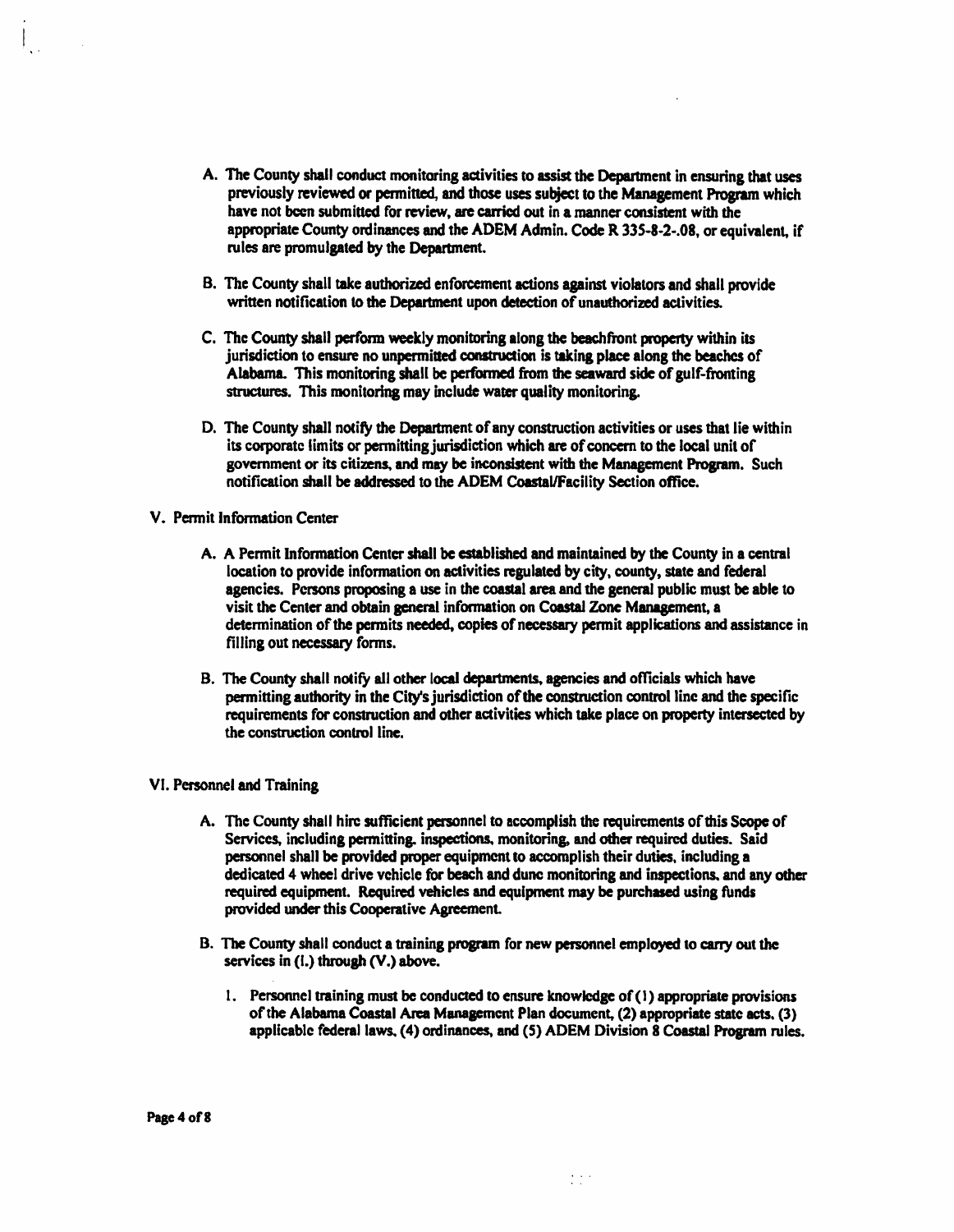- 2. A minimum of two hours of initial training and additional refresher training. as needed, must be provided for each employee.
- 3. A record of training conducted shall be maintained to document the subject matter, houri, dates, attendees and instructors.
- 4. Upon request, the Department will provide technical assistance in providing required training.
- VII. Beach Cleanups
	- A. The County shall conduct weekly beach and dune litter cleanups on all city-owned public beach sites. The County shall submit monthly **progress reports regarding** quantity or nature of litter removed from the beach sites. The City shall provide tnsh and recycling receptacles at all public access sites.
	- B. The County shall assist the Alabama Department of Conservation and Natural Resources-State Lands Division-Coastal Section and **the Department** during coastal cleanups and Adopt-A-Beach activities, if requested to do so.

#### VIII. Reporting

- A. Copies of all public notices issued for Coastal Area Management Program permit applications subject to the pcnnitting requirements of ADEM Admin. Code 33S-8-2-.08 and/or the equivalent County ordinance shall be submitted to the Department within five (S) days or publication.
- B. A monthly progress report must be prepared by the County and submitted to the Department within thirty (30) days of the end of each month. This report shall include the following:
	- 1. Number and type of building inspections performed for projects on Gulf-fronting properties and for other projects within the Coastal Area.
	- 2. Number of building permit applications received for Gulf-fronting properties.
	- 3. The number of building pennit applications received for Gulf-fronting properties which are subject to the permitting requirements of ADEM Admin. Code 335-8-2-.08, and/or equivalent City ordinance.
	- 4. Number of building permit issued for project on Gulf-fronting **properties.**
	- 5. Number of Coastal Area Management Program permits issued under ADEM Admin. Code 335-8-2-.08, and/or equivalent City ordinance.
	- 6. A copy of each **Coastal Area Management Program** pennit issued under ADEM Admin. Code 335-8-2-.08, and/or equivalent City ordinance.
	- 7. Number of beach front monitoring patrols conducted including the number of miles of beach monitored during each patrol.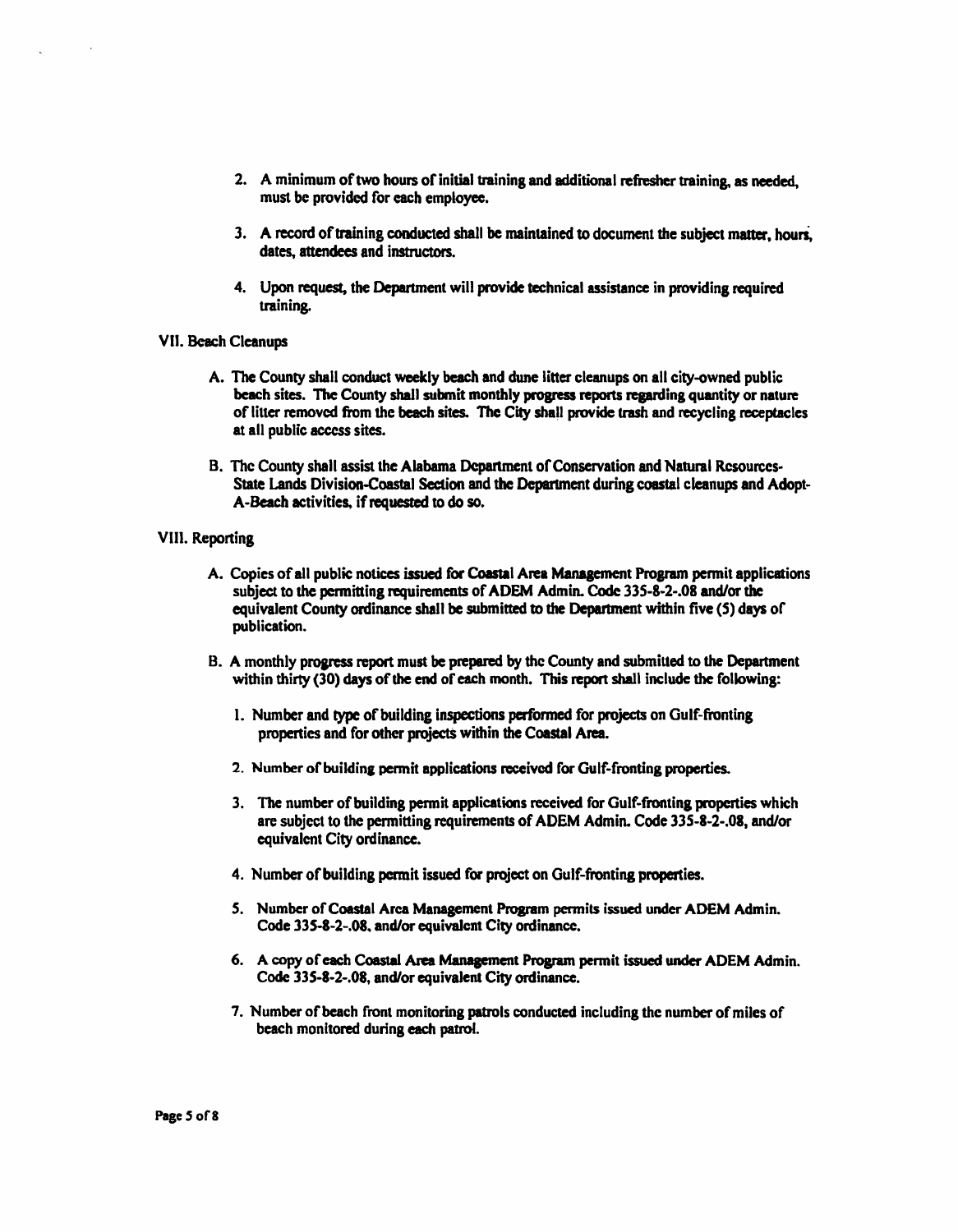- 8. Number and type of coastal program violations and type of actions taken (spot correction, formal enforcement action, etc.).
- 9. A tally of the number of visitors to the permit information center.
- 10. A note on any changes in the program, such as the addition of new personnel for the monthly reporting period.

 $\frac{1}{2} \frac{1}{2} \frac{1}{2} \frac{1}{2}$ 

 $\label{eq:1} \frac{1}{2\sqrt{2}}\sum_{i=1}^n\frac{1}{2\sqrt{2}}\sum_{i=1}^n\frac{1}{2\sqrt{2}}\sum_{i=1}^n\frac{1}{2\sqrt{2}}\sum_{i=1}^n\frac{1}{2\sqrt{2}}\sum_{i=1}^n\frac{1}{2\sqrt{2}}\sum_{i=1}^n\frac{1}{2\sqrt{2}}\sum_{i=1}^n\frac{1}{2\sqrt{2}}\sum_{i=1}^n\frac{1}{2\sqrt{2}}\sum_{i=1}^n\frac{1}{2\sqrt{2}}\sum_{i=1}^n\frac{1}{2\sqrt{2}}\sum$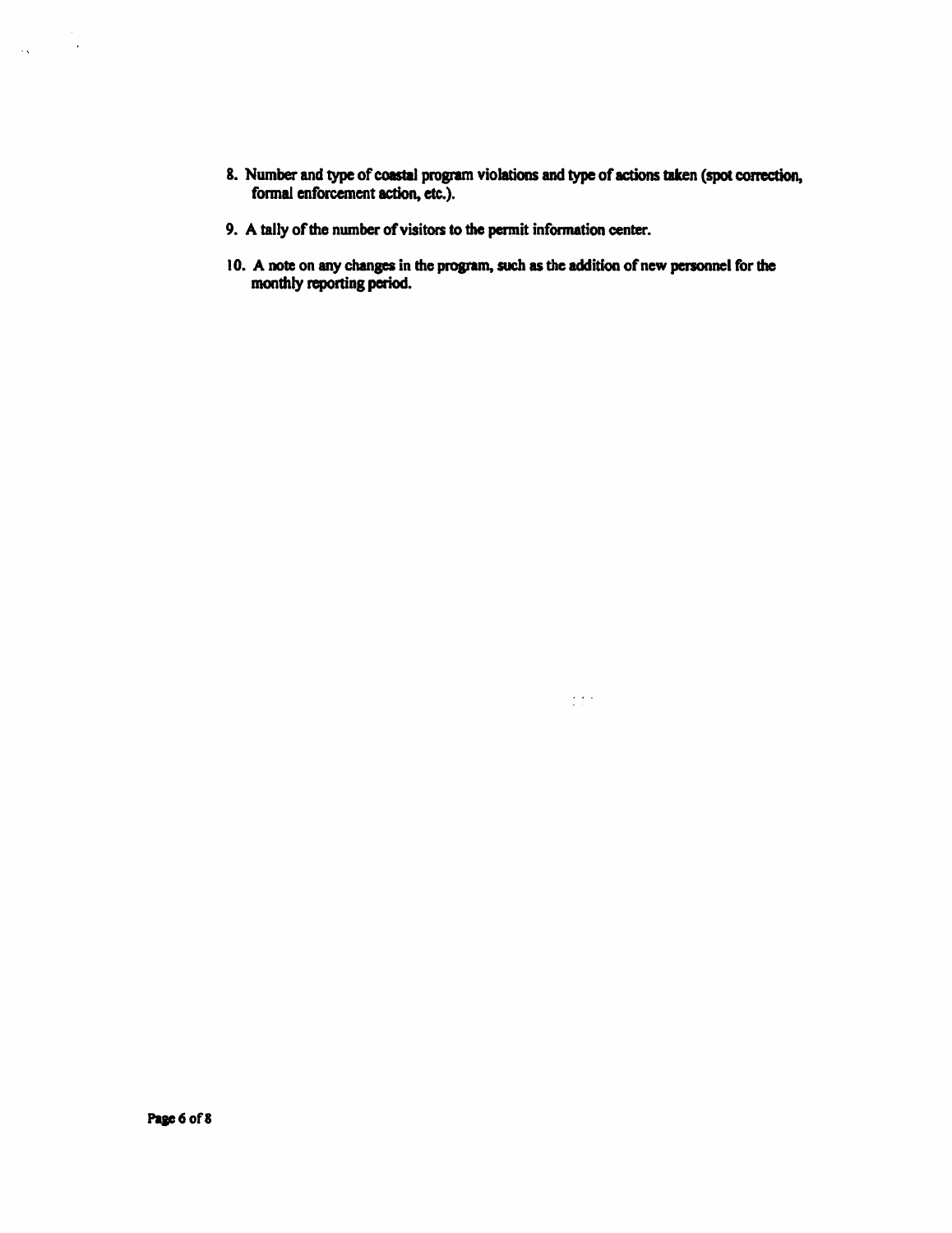#### **ATTACHMENT B**

#### PERMIT CONDITIONS

- l. The permittee bears full **responsibility** for the accurate determination of the location of the construction control line **and the location** of all structures on **the property specified** in this permit, and may be subject to administrative action for the construction of any structures constructed **seaward of** the construction control line.
- 2. Should cultural resources be encountered during project activities. all construction activities must cease and the permittee shall contact **the Alabama** Historical Commission immediately. This condition should **be placed** on the construction plans to ensure **contractors are aware** of it.
- 3. During construction activities, a copy of this permit must be kept on-site at all times and must be made available for inspection by the City, the Alabama Department of Environmental Management or its representative upon request.
- 4. This permit is conditioned upon continued compliance with the **Alabama Coastal**  Management Program.
- *S.* No construction materials or debris may be stored or placed seaward of the construction control line.
- 6. No sand shall be removed from the construction site. Any excess sand shall be placed in areas designated by the City, the Alabama Department of Environmental Management or its representative.
- 7. Unless specifically authorized by this permit, no equipment shall be operated seaward of the construction control line excepting that essential to the construction of dune walkovers, and pumping water to set pilings. All runoff water from the jetting of pilings shall be directed and contained landward of the CCL. The Permittee shall restore any disturbed areas seaward of the construction control line and outside the "footprint" of construction to pre-project conditions. All restoration work is subject to review and approval by the City, the Alabama Department of Environmental Management or its representative.
- 8. This pennit docs not relieve the applicant or pennittee of the responsibility to comply with all applicable federal, state, county and municipal laws, rules or ordinances nor to obtain any other licenses or permits which may be required thereby.
- 9. Any fill materials used in undertaking the activities authorized by this permit shall be free of construction debris, rocks or other foreign matter and shall consist of sand which is similar to that existing on the site in both coloration and grain size. No clay materials may be used unless specifically approved by the City.
- 10. The permittee shall allow any duly authorized employee of the City, the Alabama Department of Environmental Management, or Attorney General or District Attorney to enter upon the premises associated with the project authorized by this permit for the purposes of ascertaining compliance with the terms and conditions of the permit and with the rules and regulations of the Alabama Department of Environmental Management.